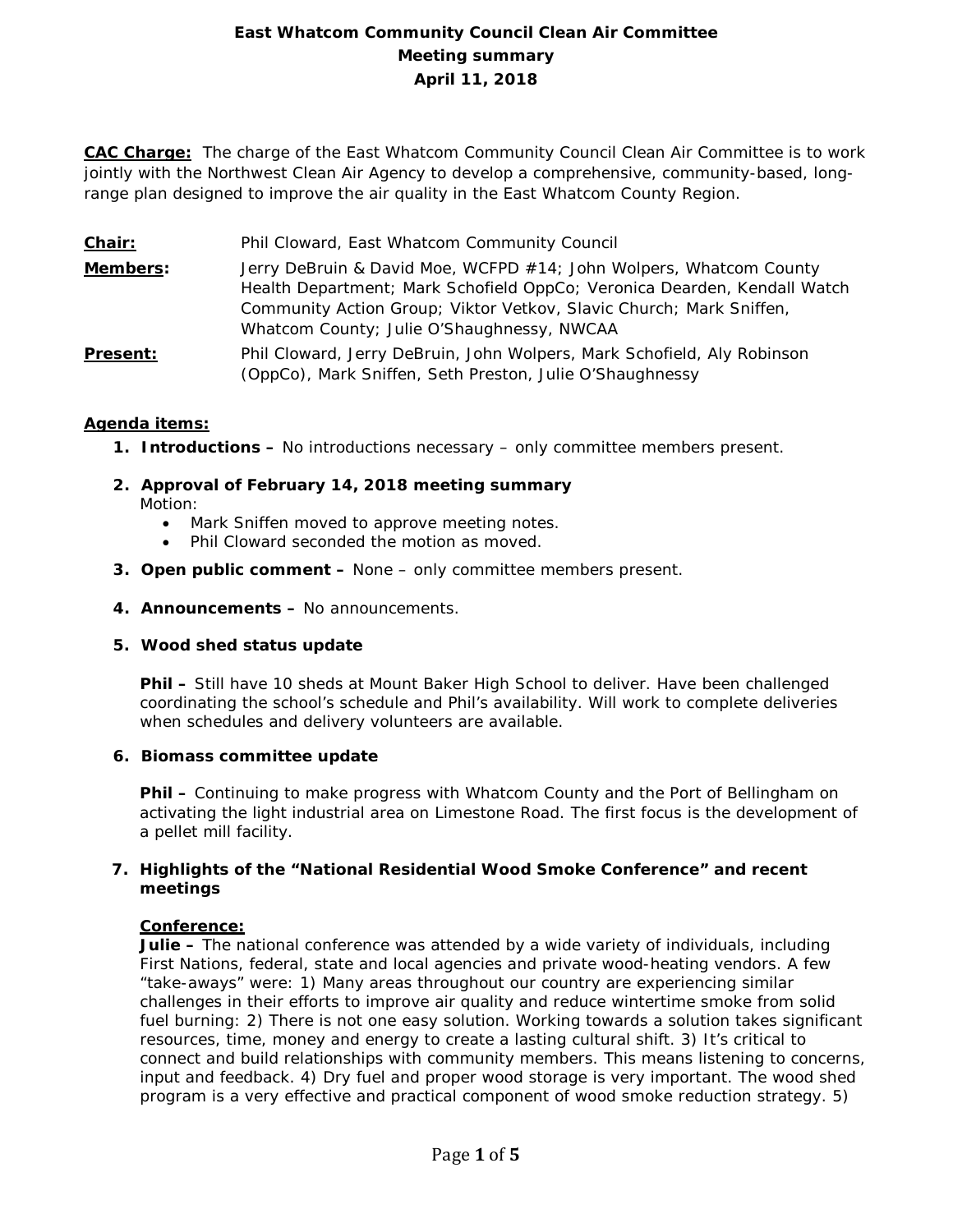Educational information and tools (EPA Burn Wise materials, moisture meters, wood stove thermometers and fire starters) provide meaningful assistance with proper burning techniques.

Oakridge, Oregon, a small town with a significant PM2.5 air quality issue, used a unique approach to improve air quality by changing out 200 stoves in 2009 and installing a ductless heat pump and weatherization for each of these households. An additional 69 "priority" households have been identified for the next round of change-outs. These homes will also receive the same combination of a new solid-fuel heating devices, a ductless heat pump and weatherization. The local electric company funded the ductless heat pumps and reduces/writes-off residential electricity costs for qualifying households on days when an air quality burn ban is in place. Outreach is done in a focused and systematic manner so that residents who will benefit from cleaner burning resources the most receive priority.

Fairbanks regulations requires residents to have adequate dry wood storage if applying for a wood-heating exemption.

**Mark Sniffen** – Was surprised that health was not a significant motivator to burn cleanly (Missoula, Montana). Fairbanks changed out over 2,000 wood-heating devices. Did they change-out to heat pumps?

**Julie** – The Missoula, Montana, replacement program found that cultural and financial considerations were more important than health. In Fairbanks, change-outs were mostly wood-to-wood. The units in Alaska are typically much large than we see here and are essentially furnaces.

### **Recent meetings:**

Prior to the conference, Julie met with OppCo colleagues to investigate the possibility of PSE's participation in funding ductless heat pumps as part of what NWCAA views a top-tier system (a new solid-fuel burning device, a ductless heat pump and weatherization). OppCo staff will contact PSE to see if they're able and willing to fund ductless heat pumps. NWCAA's primary objective for future change-outs will be top-tier systems.

Julie is working with OppCo staff to determine the number of change-out commitments to include in the next Ecology grant cycle which will end June 2019. All new wood stoves installed by vendors participating in this program must meet federal 2020 PM2.5 emission limits. Emphasis will be on the installation of "top-tier" packets that includes new wood stove or pellet stove along with a heat pump and weatherization.

### **8. Outreach/community event ideas – community disposal (dumpsters, vouchers & outreach regarding mandatory pickup)**

**Julie** – Still open and searching for new ways to connect with community members to improve air quality. Want to make sure that residents have the tools necessary, whether it's a new wood/pellet stove in conjunction with a heat pump, moisture meter, stove thermometer, etc. The challenge is still how to reach people we've not yet connected with and to connect in a more meaningful way with residents we have.

Julie has evaluated existing information gathered through community and outreach events and has developed a "focused outreach" list. The intent is to deepen the connection and check back in with people who have participated in any aspect of the change-out program and outreach events. Ninety-eight residents were identified to have high smoke emissions. From this list, 25 residents were contacted by our agency on two or more occasions because of their emissions or had a wood-heating exemption (other than a 10-day, 1-time exemption). For high emission burners, the question is how we can help them. For exemption households that will be allowed to burn during a ban, again the question is how we can help them burn cleanly. The intent of the focused outreach is to make our efforts more effective and focus on priority households.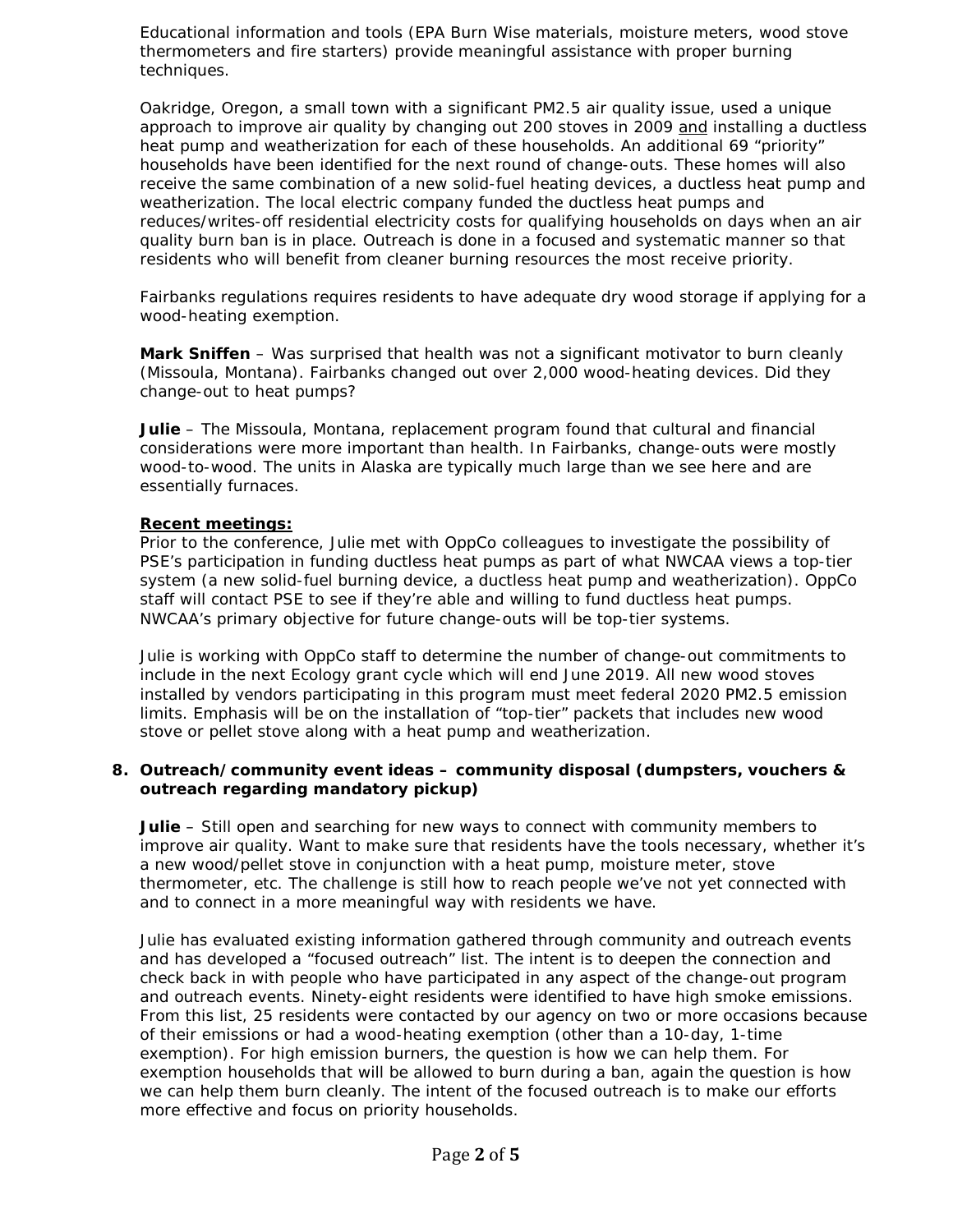At the last meeting the possibility of holding a large-scale community cleanup event by providing dumpsters for debris and clean green material was discussed. After considering discussion points, hearing back from several community members, talking to several cities and disposal companies, the project is put on indefinite hold. This type of event is very labor intensive and requires a lot of planning and organization. If an event of this type is held in the future it will need to be spearheaded by community members with NWCAA acting in a secondary support role. A major cleanup event is unlikely because it is so resource intensive and because there is concern that it would not result in a long-term change.

Julie also met with the Whatcom County Health Department about a potential "voucher" program which would pay for material disposal on a one-time-basis. At this point, there is no program in place and the health department is continuing to investigate ways to possibly implement such a program.

**John** – Spoke with the WCHD Solid Waste Supervisor regarding the possibility of contacting local residents about mandatory garbage pickup requirements. WCHD is responsible for enforcement and has also taken over the Public Works portion of solid waste. Realistically, with staffing resources available to address current responsibilities, specifically efforts in Point Roberts, it would be very difficult and very time consuming to add this to the list. It's not that it can't be done, it's a matter of putting it on the list and prioritizing.

John also discussed the voucher program with the solid waste supervisor and it is something that could possibly be done in the future, county-wide where necessary. The program's purpose will be to establish rapport with residents and provide them with a one-time voucher to dispose of accumulated debris. Any future debris will then be properly disposed of on a regular basis by the resident.

John reinforced the concern that a large cleanup event is unlikely because it's very resource intensive and doesn't result in a long-term change.

**Julie** – There is a perception that emissions from illegal outdoor fires is a contributor to poor winter-time air quality. How to address illegal residential burning has been brought up internally by NWCAA.

Dave Moe, WCFD14, provided Julie with a summary of the number of illegal outside fires responded to annually between 2015 and 2018. On average, the fire department responds to 80+ outside fires. Most of these are first-time burners. There are less than five habitual burners. Illegal fires consist mostly of yard cleanup fires (sticks, leaves, and brush) versus garbage fires. Other illegal fires include the burning of construction and demolition debris.

### **9. Burn ban communications update**

**Seth** – Rethinking and refocusing on ways to reach the community. It's been very difficult getting new releases published in the Bellingham Herald. There was continued contact during the fire season, but very little to none during burning season. KGMI radio has been responsive in communicating news releases. The challenge is to connect with the appropriate media for Columbia Valley topics since there is no one station or paper that specific to this community. That is why Facebook has been the most productive.

The focus going forward the next few months is to look at new tools. The sandwich board signs are now ready and available to use. NWCAA will have an internal meeting to evaluate this winter-heating season's approach and make changes where necessary through lessons learned to have a more effective "season" next year.

**Julie** – NWCAA implemented several new wood-heating/burn ban components this year and we are evaluating ways to improve the process. This includes monitoring, putting the signs out, how to communicate, what to communicate, staff mobilization, staff follow-up, etc. We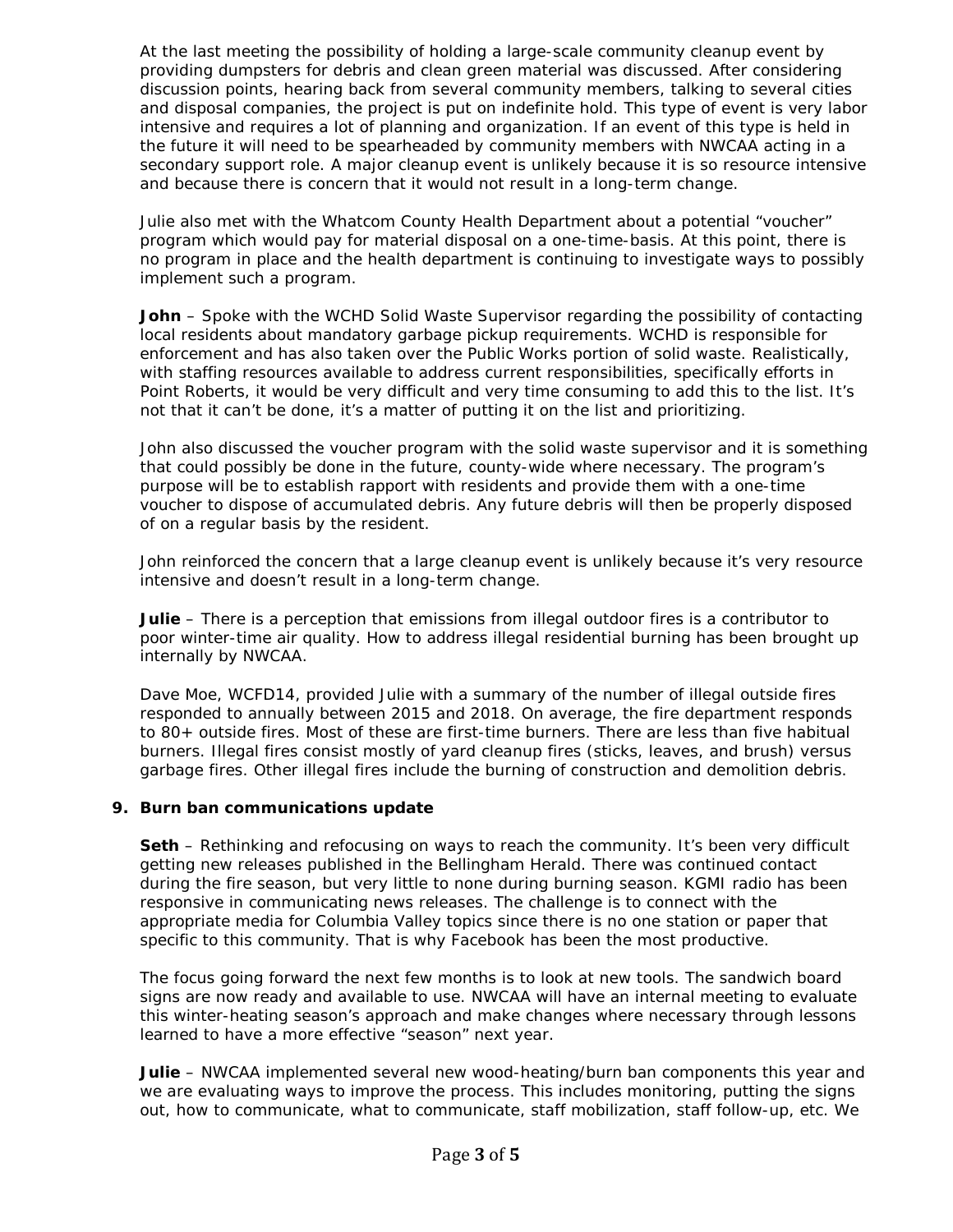will also review the wood-heating exemption process and appropriate messaging at key times. For example, in the spring post season wood now for next year. The objective is to create a calendar year of standard messaging because every year is a winter-heating season year.

**Jerry** – Said that talking about next year's wood supply now is a good idea because generally speaking people burned a lot more wood this year by an average of 1-2 cords because of the long, cold winter.

**Phil** – Used wood that typically would not be needed until next year, but had enough seasoned wood to burn. Many neighbors also had adequate supply of seasoned wood available. Thinks there has been progress in improving air quality in the valley. The bad thing about the exemptions is that within a day it was general information throughout the community that all you had to do was call NWCAA for one.

**Mark Schofield** – Commented that not many people applied for an exemption (approximately 30).

**Phil** – Community members have noticed and mentioned to Phil that the same people are the ones with heavy chimney smoke.

**Julie** – Responded that if addresses are provided, then something can be done; outreach at a minimum. Through information gathered by NWCAA inspectors, heavy and repeat "smokers" have been identified as part of the focused outreach effort.

**Jerry** – Agrees that there are some households that have consistent high levels of smoke and that the easiest way to eliminate human error is to say no burning on days when air quality is bad. Although it may be unfair and punish people who burn cleanly, it would be the ultimate way to avoid heavy emissions during burn ban days.

#### **10. Air quality and complaint update**

**Julie** – There were 18 days this heating season that exceeded the PM2.5 35ug/m3, 24-hour standard. Weather patterns resulted in an increased number of cold and still days especially in December and as late as March. We have not experienced this number of poor air quality days since 2013. Although it feels discouraging to Julie, she also acknowledges a positive shifts in community air quality awareness and burning habits.

Two different summaries of PM 2.5 air quality data were provided; one for the wood-heating season and the second summary based on calendar years.

**Phil** – Commented that in regard to wood-heating exemptions on "red days," it's really the responsibility of people burning to burn cleanly. Burn bans and regulations get in the way. The focus should be on burning cleanly. If a person can burn cleanly, don't worry about it. But if you don't and you smoke, you pay. No exceptions, no warnings. On days that exceed the PM standard, if people are smoking, they get a ticket. We make these rules then come up with all these exceptions. Wood-heating exemptions are an enabler.

**Julie** – Responded that NWCAA is responsible for enforcing the state rule which requires that a burn ban be called during periods of impaired air quality and that wood-heating exemptions are also part of the regulations, but that the exemption does not allow a person to emit heavy smoke. Realistically speaking, what Phil described is essentially what will happened. Because of staffing limitations, the violations that are going to be issued will be during a stage II burn ban for stoves that have heavy smoke.

**Mark Sniffen** – Shared that in an effort to increase efficiency with limited staff, a virtual inspection program has been implemented and has been very effective. Perhaps using this